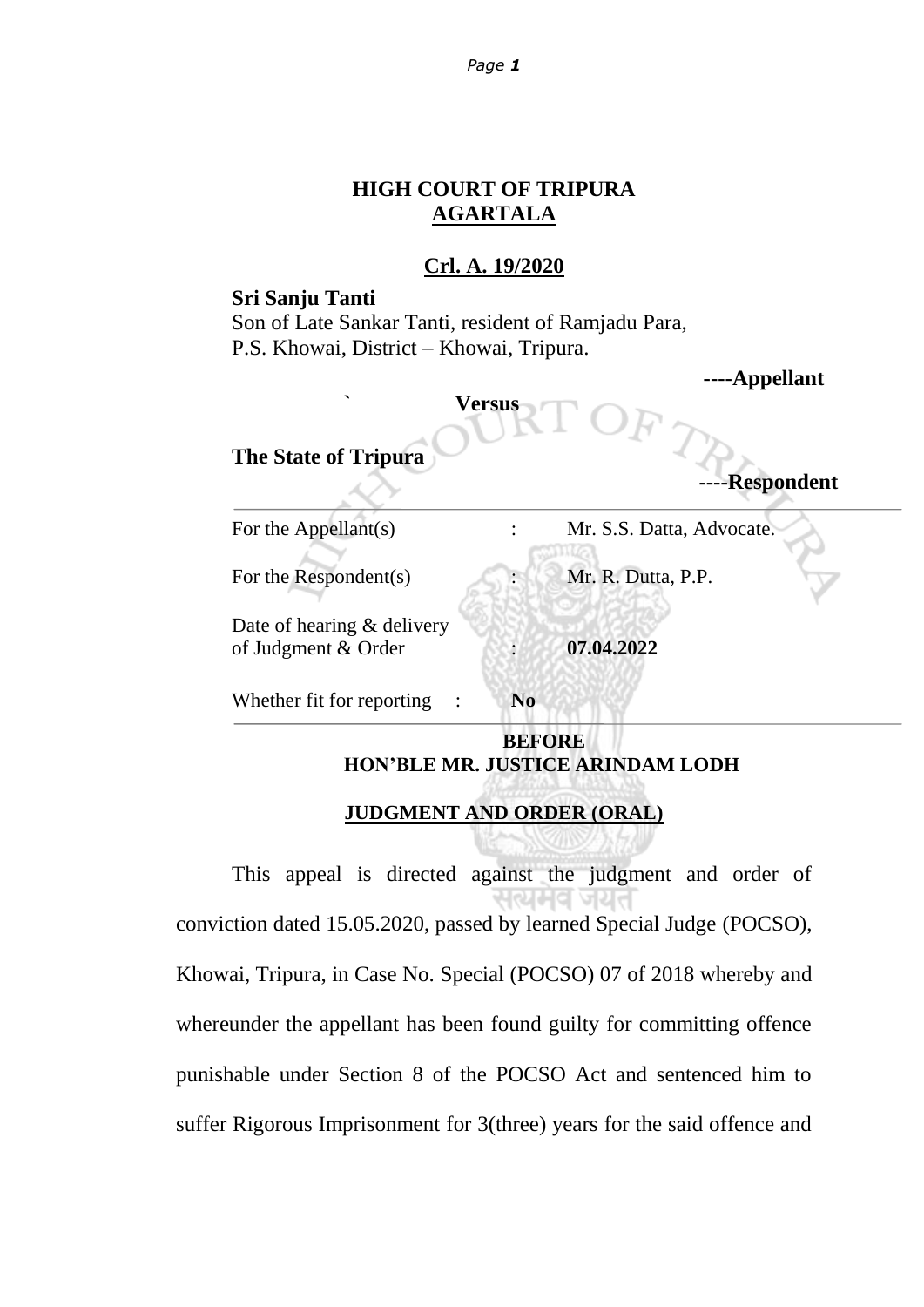also found guilty under Section 448 of IPC and sentenced to suffer Rigorous Imprisonment for 1(one) year for the said offence.

**2.** The facts of the case as projected by the Ld. trial Judge, are as under:

> "*One Smt. Kiranmala Debbarma (mother of the victim) lodged this complaint against one Sanju Tanti, S/o Lt. Sankar Tanti of Ramjadu Para (Shepai hour), under Khowai PS, Khowai Tripura stating inter-alia that on 30.12.2017 at about 1800 hours the accused entered into the dwelling house of the complainant and molested the minor daughter of the complainant namely "X" (real name withheld) and tried to rape on her. On hearing the hue and cry of the victim the complainant appeared there and, thereafter, the accused fled away from there…"*

**3.** After registration of the case, the allegations levelled in the complaint had been investigated. During the course of investigation, the investigating officer recorded the statements of the victim as well as other witnesses. Being satisfied with the complicity of the accused relating to the offence, he submitted charge-sheet against the accused.

**4.** After receipt of the charge-sheet, cognizance was taken and thereafter charge was framed under Sections 448 and 354 of IPC and Section 8 of the POCSO Act, 2012. The contents of the charges were read over and explained to the accused, to which he pleaded not guilty and claimed to be tried.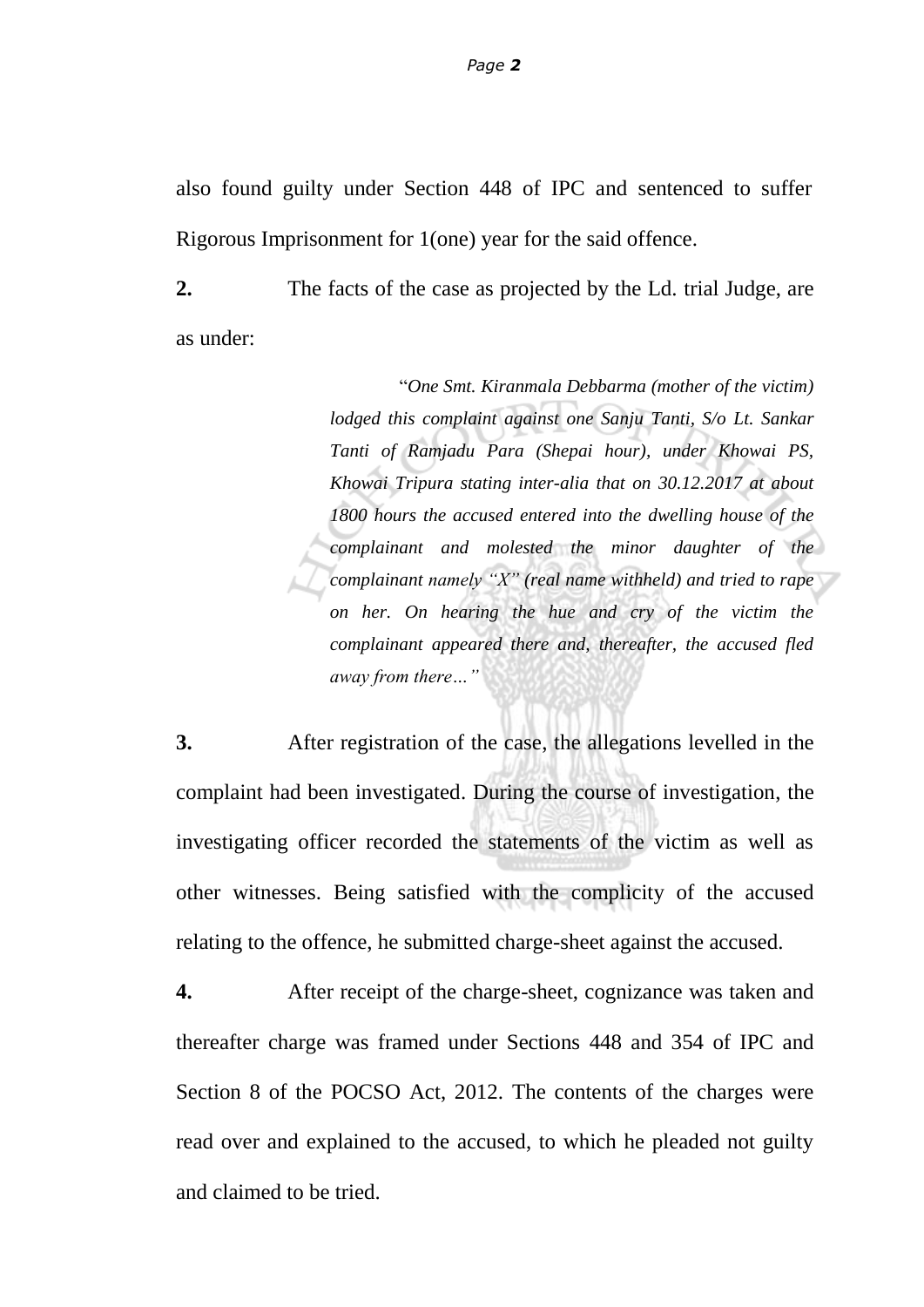**5.** Prosecution to establish the offence had adduced as many as 8 (eight) witnesses.

**6**. On closure of the evidence, the accused was examined under Section 313 Cr.P.C to which he denied all the incriminating circumstances surfaced against him in the evidence on record. Thereafter, having heard the learned counsel appearing for the parties and after perusal of the record, the learned Special Judge convicted and sentenced the accused as aforestated.

**7.** Feeling aggrieved, and dissatisfied with the said order of conviction and sentence, the accused has preferred the instant appeal before this court.

**8.** Heard Mr. S.S. Datta, learned counsel appearing for the appellant. Also heard Mr. R. Dutta, learned Public Prosecutor appearing for the State-respondent.

**9.** After careful perusal of the record it is found that the offence under Section 8 of the POCSO Act has not been established beyond reasonable doubt. The prosecution witnesses including the victim has not specifically stated anything that there was any intention of the accused to molest her. However, though she stated that the accused had touched her hand, in this situation, in my opinion, the ingredients of Section 8 have not been fulfilled and conviction and sentence under